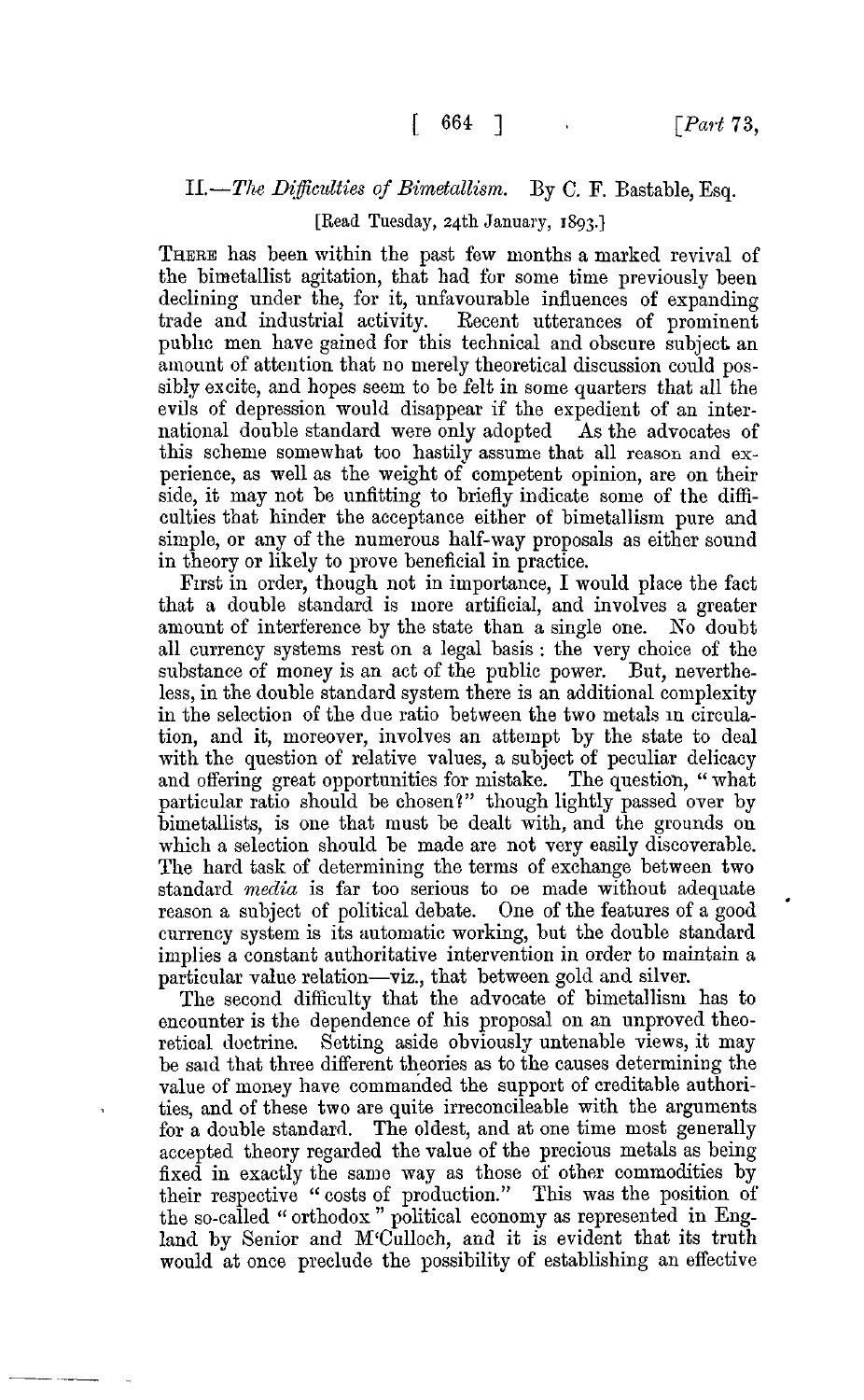double standard at any other ratio than that of the respective costs of production of gold and silver, but as this would vary with the conditions of production, a stable ratio would be impossible. We might as well hope by legislative enactment to fix definitely the comparative values, of bread and sugar as those of gold and silver, if all these commodities have their values fixed by their relative costs.

Modern economic investigations have, however, rather reduced the importance of cost of production as the regulator of value, by allowing influence to the relative demand for commodities which affects, and is in turn affected by cost. Thus it becomes necessary to see the exact situation of each commodity before we can know the causes governing its value, and it is clear that alike in production and consumption the precious metals are somewhat distinct from other articles. They are produced in a very speculative way; their cost of production is not easily ascertained; while their consumption is so gradual as to allow of the formation of an enormous stock that cannot be readily reduced. The actual quantity of money in existence thus comes to be a prominent factor in determining its value, and it seems possible to assign what would appear to be arbitrary values to the different commodities that form the material of money. These circumstances have naturally made the "quantity" theory of money extremely popular. It is believed that the value of the circulating medium is dependent on its amount, falling as that increases, and rising with its diminution. Here we get an apparent support for the proposal of a double standard<sup>?</sup> The state can increase the quantity of money by adding a second metal; it thereby lowers its value, or, in other words, since prices are simply expressions of the value of money, it raises prices. When a state gives up the use of a second metal it acts in the opposite direction, and consequently bimetalhsts regard the partial disuse of silver by various governments in the last twenty years as a real and sufficient cause of the low prices and fluctuations of trade, which, they maintain, have occurred in the same period. Whether the quantity theory of money is quite so safe a basis for the practical plan of a double standard, is a question that we may reserve for a moment, until we consider another view of the matter that certain facts of modern commerce apparently support. This may, perhaps, best be called the "credit" theory. Its upholders assert that the most potent agent in determining prices, and, therefore, the value of money, is credit. Gold and silver are only, it is said, the "small change" of present day business. The true *media* of exchange are the documents which pass from hand to hand in the course of transactions : it is to their increase or diminution that we must look if we want to understand the reasons for price fluctuations. Without at all accepting this theory in its extreme form, we must admit that in reference to short periods it contains a large measure of truth. Prices were higher in 1888 than in 1885, while in 1892 they had nearly returned to the level of the earlier year, but no one can imagine that this movement was the direct result of parallel changes in the quantity of money. Within a period of even fifteen years the fluctuations of credit are of greater practical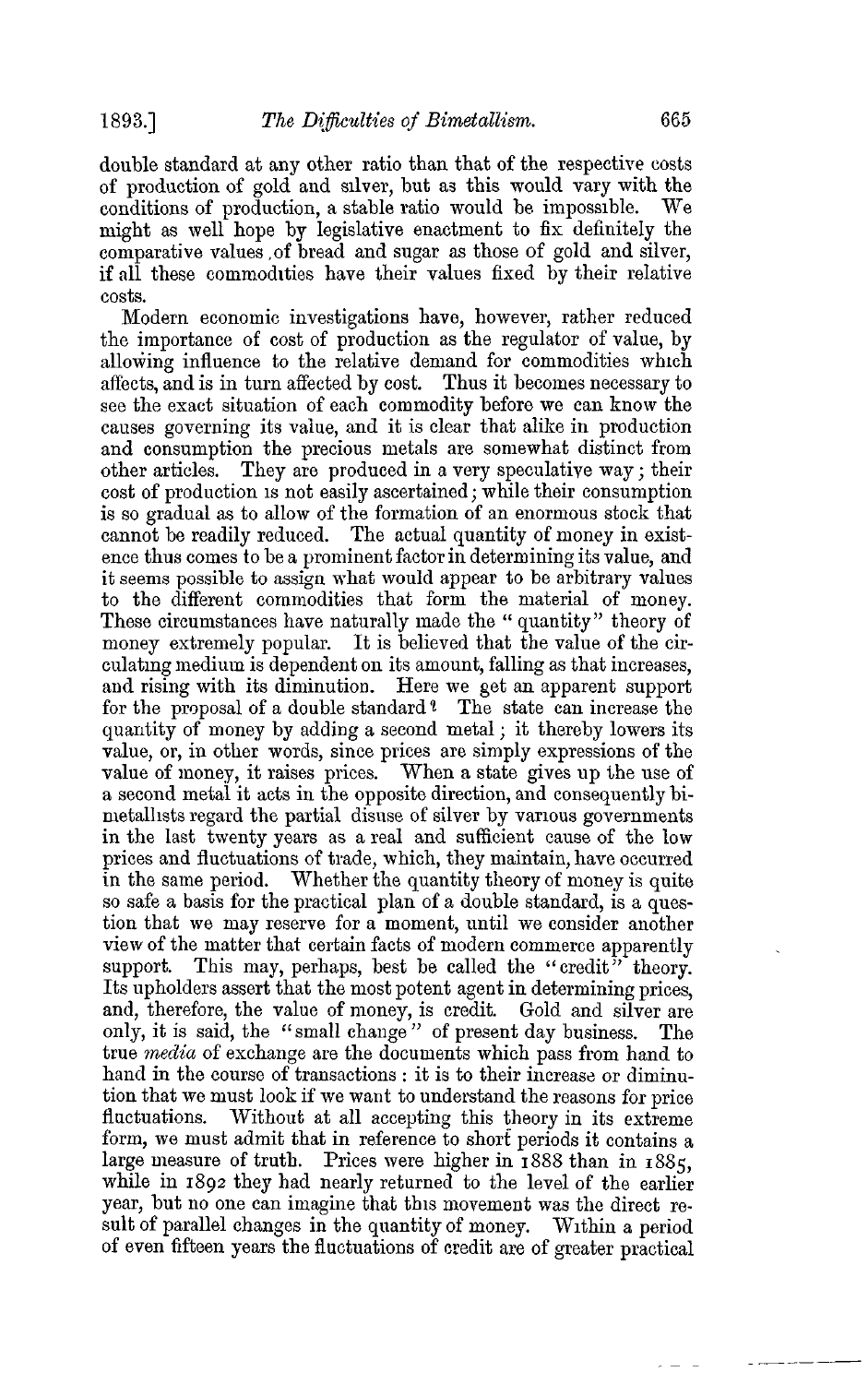importance than the slower change which may take place in the quantity of the precious metals engaged in monetary use.

It is not here in place, even were it possible, to examine these conflicting theories: I may perhaps express my own belief that each lays stress on real elements of the question unduly neglected in the others; and that the true theory of money value is more complicated than many writers on such matters suppose. But the point I wish at present to insist on is the dependence of the double standard plan on the establishment of one of these theories and the refutation of the others. Now, it seems almost self-evident that some near approach to agreement on the part of those able to judge should be reached before existing monetary systems are altered. It rests on the propounders of a particular line of policy to establish beyond question the foundations on which they desire to build. The adoption of very sweeping changes in the currency laws on the faith of an unproved doctrine is hardly in accordance with practical wisdom.

The next difficulty in the way is presented by the fact that the most serious evil to be met by the use of a double standard—the gradual rise in the value of gold and the fall of prices—may be remedied in other ways each more effective for the purpose than bimetallism. We often hear that gold is getting scarce and that it alone will not suffice for the money needs of the world, with the hardly appropriate metaphors of the " narrow bed" or the "scanty blanket" added as illustrations. A little consideration shows that the scarcity of gold admits of an easy remedy. If it should ever happen that ioo sovereigns were to be as valuable or have as much purchasing power as 200 have now, the reduction of the amount of gold in the sovereign to half its present amount would restore the old state of things. Money in this respect differs from other commodites, since its function is to facilitate exchanges. Half a loaf cannot well take the place of a whole one, but the half-sovereign could do the work of the sovereign. By adjusting the quantity of metal in coins to the amount available for use we can always secure an amount of circulating medium adequate to maintain prices at their old level. The objection that a reduction in the quantity of metal in a standard coin is a debasement of the currency is beyond question true, and this would of itself seem a sufficient condemnation of any such measure, but then it is only accomplishing openly and without disguise what bimetallism seeks to reach in a less direct manner and with less security that the desired end will be gained. Much of the argumentation in favour of the double standard as giving a larger supply of money is tainted by the same fallacy that underlies all plans for the issue of debased or inconvertible paper currencies.

Another mode of meeting the evils alleged to result from appreciation of the standard substance is by the creation of what is known as a *tabular standard of value.* By taking the comparative prices of commodities at different times it is possible to estimate within limits the change in the purchasing power of money between those periods, and, if it is thought desirable, to adjust the relations of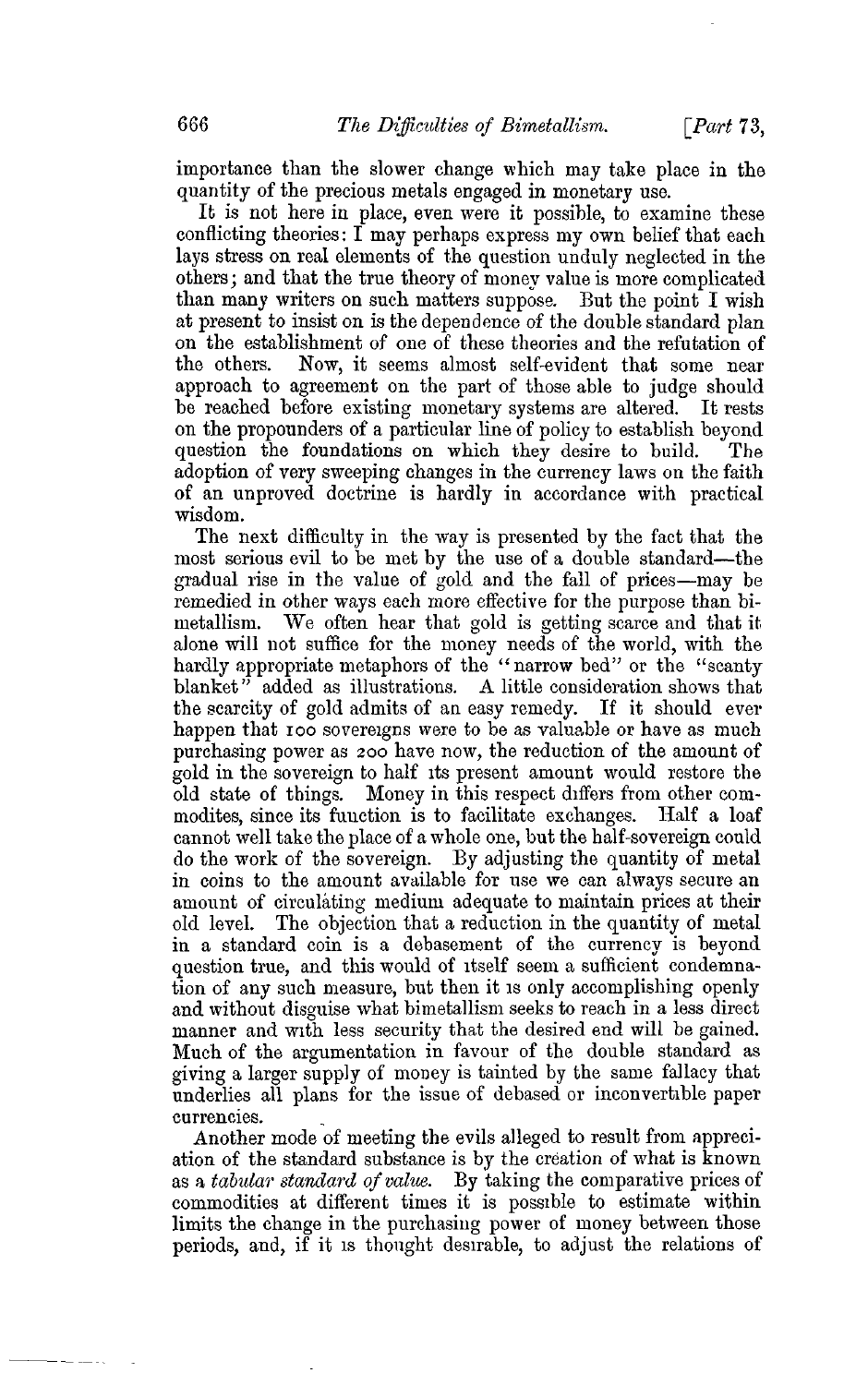debtors and creditors accordingly. Thus for example, if, taken on the average, the prices of commodities have fallen 20 per cent, since 1873, all debts existing from that date could be lowered by 20 per cent. Rent or interest of £100 would be placed at £80 as being the present equivalent in purchasing power of £100 in 1873. The employment of a tabular standard is, indeed, not free from complications ; the commodities to be included, the weight to be given to each, and the differences in the modes of expenditure of different classes all require careful examination. It has, however, in common with the direct alteration of the amount of the standard substance in coins, greatly the advantage over bimetallism in that it thoroughly meets the evil which the double standard only palters with. By the very nature of the case the conjoint use of silver with gold must be an irregular and imperfect mode of correcting the fluctuations of prices. Though metallic money passes into circulation from the mines or stores in which it is held, in conformity to general laws distribution, it is not easy to say what will be the exact course of distribution in any particular instance, or the precise effects on prices. The surrounding conditions are too many to permit of exact prevision. It is in fact quite possible that the first result of international bimetallism would be a large drain of silver from India and China with perhaps a heavy fall of prices in those countries, a very serious disturbance of Eastern trade and severe pressure on the great mass of the native population. The supposed advantage of a stable exchange between England and India would be more than counterbalanced if Indian local prices were pulled down in proportion. Whether the new distribution of the precious metals under the action of a fixed ratio would ultimately yield a higher scale of prices, when the effects produced (1) on the production of gold and silver, and (2) on the system of credit are taken into account may well be doubted ; but, granting that it would, the result would be certainly irregular and not the same for any two countries. Moreover, there would be no protection whatever against appreciation of gold and silver together in the future, owing to reduced supplies or increased cost of procuring both metals. The double standard is then a doubtful and uncertain remedy for the very disease for which it is prescribed.

Still another difficulty remains for notice. So far we have taken it for granted that there has been a general fall of prices due to reduced supplies of money. This position is not at all thoroughly established. Some persons are even courageous enough to dispute the fact of a fall in prices, but a stronger body of opinion, while admitting the fact, denies that scarcity of money is the cause. It maintains that lower prices are really due to improvements in production and transport which have lowered the cost of producing . most articles in common use. As instances, the economy of transit which has resulted from the opening of the Suez Canal, from the Indian railways, and the development of the Western American States, is brought forward. Invention in industrial processes has also been active, so that the lower prices of wheat, wool, sugar, iron, and copper, to mention only a few articles, find their true explana-PART LXXIII.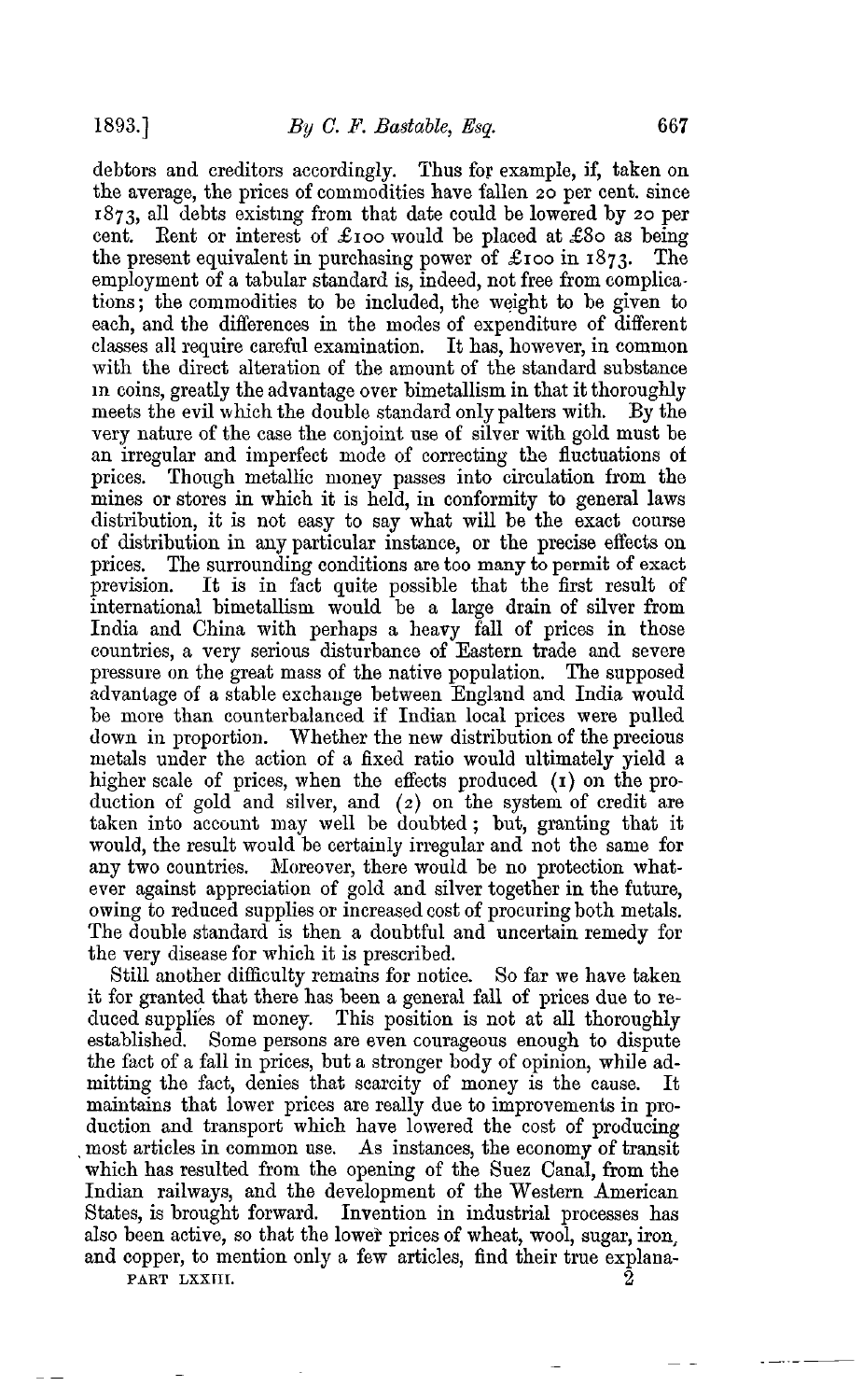tion in the conditions of supply affecting each. Changes in respect to the production of commodities are just as important as those affecting the production of money : if the mass of disposable commodities be largely increased, while the total cost is unaltered, it is clear that each unit will have a lower money value. So long as the sum of incomes is untouched, and more especially so long as services of all kinds retain their value, a fall in the prices of commodities merely means a larger return of advantage to the labour of the world. In this connexion it is significant that nominal wages have hardly fallen, while real wages are decidedly higher than they were twenty years ago. Nor do either the income-tax returns or the death duties show that decline that might have been expected under a steady appreciation of the standard of value from causes affecting it alone. The decline of rents, or more generally land values all over Europe and Eastern America, can be directly referred to the influence of improved transport, and is, in fact, a striking illustration of that so-called Ricardian theory of rent, which is ever gaining wider acceptance among economic students. Industrial and commercial depression may be produced by many different influences, and it is always well to examine the special conditions of each industry before ascribing a number of what may be quite distinct events to one general cause. Nor have we yet exhausted the doubtful points in the bimetallic argument. It is very common to hear of the disuse of silver, and of the attempts to banish it from circulation. We are assured that the monetary policy of France, Germany, and the United States has expelled silver from their currencies, with the obvious implication that a reversal of that policy would have the opposite effect. But when we look at the facts we find that this unused and demonetized silver is not to be found. The Latin Union employs a large mass of silver in its circulation ; England and Germany both have it for token coinage ; the United States has been gradually accumulating a very large store of this metal, and on faith of it issuing certificates, which are used as circulating *media.* Eastern countries are open to receive all the silver that may be sent to them for monetary use, and the very absence of an abnormal drain of silver to the East, which has been sometimes regarded as contradicting the economic theory of the distribution of the precious metals, really exhibits the adjustment of relative values under new conditions, and further shows how treacherous a support the quantity theory of money is in the interpretation of particular cases. The industrial uses of the precious metals must also be remembered, as well as that quasi-monetary use which, *e.g.,* makes the Indian natives hoard gold so largely, but which is not amenable to legislation. Here, again, the objection to state interference presents itself in a more concrete form. In dealing with the delicate and often obscure forces that operate on the conduct and habits of mankind in respect to money, we cannot trust to deduction from a single general principle. After making the utmost concession to the believers in the quantity theory, we are as little justified in trusting to its invariable working as in holding on theoretic grounds that a day in February *must be* warmer than one in January.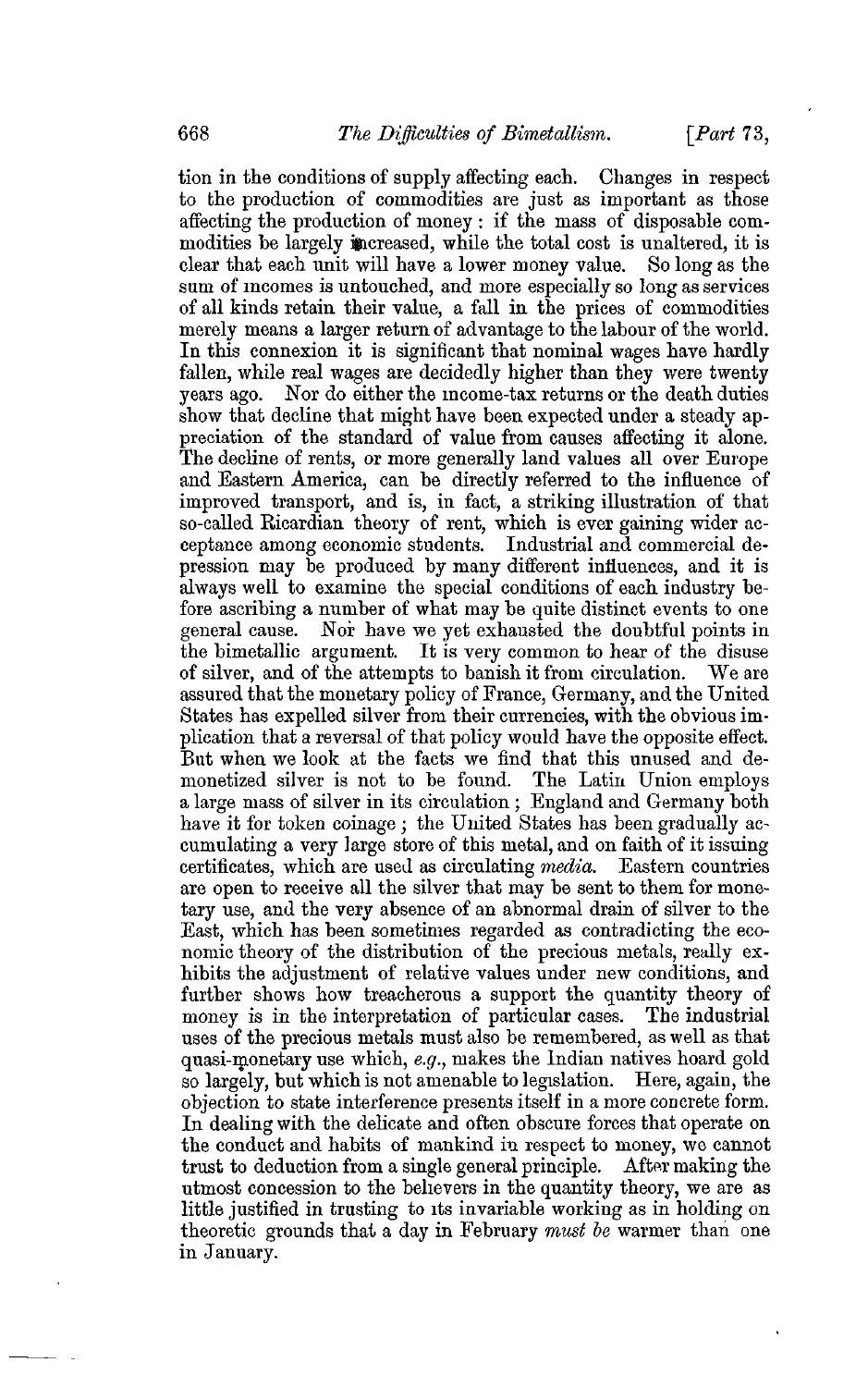From this uncertainty and complexity in the operation of economic forces, it is plain that the reversal of an economic process hardly ever restores things to their former position. Bimetallists assert that the demonetization of silver has brought about certain evils which they hope to remove by a return to the older system. But if various classes have been injured by monetary changes during the last twenty years, it is yet, owing to the new relations that have been formed, quite hopeless to expect that each sufferer will be indemnified by the adoption of a double standard. On the contrary, new injustice would in many cases be inflicted, and some branches of commerce seriously disturbed. The mercantile classes in India seem to be awakening to the perception of this fact, and we may be sure that if the double standard were ever tried, or about being tried, in this country, aggrieved interests would soon make themselves heard.

Next in this set of difficulties is the absence of any due recognition in the bimetallist theory of the strength of the forces that have brought about the movement towards gold monometallism. As soon as a nation reaches a certain position of civilization and commercial activity it seems almost naturally to adopt the most valuable metal as its standard. The Roman Empire, the Italian Cities of the Middle Ages, England, the United States, and most European countries have followed this line. Their conduct may be quite unreasonable, but it is none the less a fact, and as such must be reckoned with. And further, no country that has got a gold standard shows any desire to give it up. It may be anxious that some, at least, of its neighbours should do so, and even be willing to make concessions in order to induce them ; but the monetary conferences of the last thirty years give ample evidence of the absence of any real desire for an international double standard. Looking back on the course of development, we see that each of the leading countries has at the earliest opportunity adopted the gold standard, and that this policy is in harmony with the sentiments of the commercial classes and the advice of the most competent authorities on monetary questions. Even since the partial reaction of opinion in favour of bimetallism, the same current of sentiment is in force. It is doubtful how far those who discuss such questions have studied the proceedings of the conferences of 1878 and 1881, but in both we find almost exactly the same general character as in the recent one at Brussels. Under formal expressions of sympathy, and diffuse discussions of very speculative proposals, there is the fixed determination of the principal European States to hold by the gold standard for themselves. The economic interests of powerful classes, and the political interests of the great military states, favour the retention of a gold currency as the best basis for trade and the most convenient instrument in case of war, a fact which leads at once to the last bimetallist difficulty that we need consider—viz., the probability that the double standard, if adopted, would be only nominally in force, and might at any time be abandoned. It is well known that London is the only free gold market in Europe: at any other commercial centre obstacles are placed in the way of gold withdrawals, and this was

 $2*$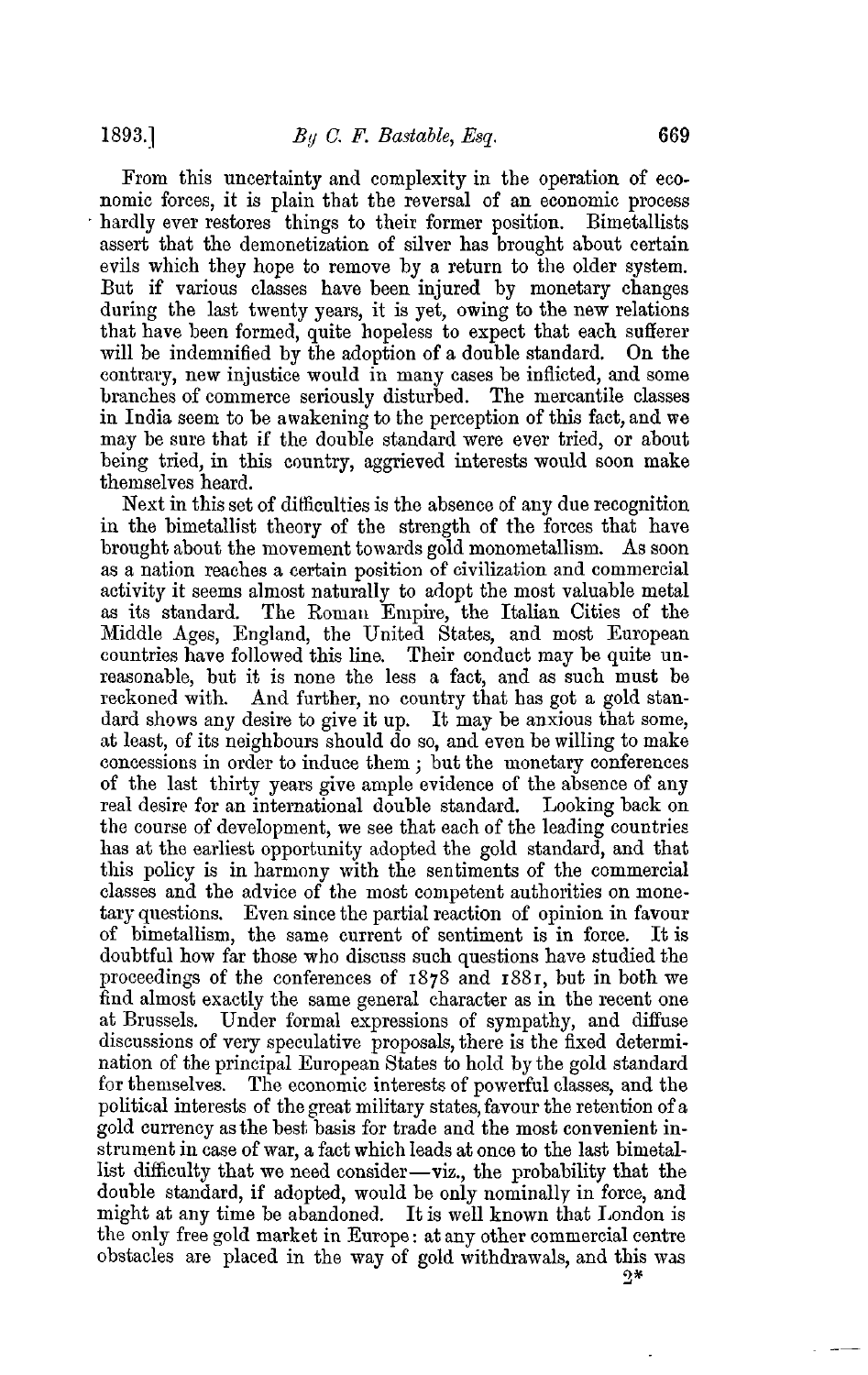equally true of France under the strict double standard. The disposition to hoard gold for public and especially military ends is not likely to cease in consequence of an international convention establishing the double standard. There would also be the probability of commercial dealings being still by express agreement or usage carried on by means of gold or documents representing it. Thus, both on the side of the governments and on that of the people there might be a practical abandonment of the double standard in spite of the most carefully arranged treaty.

Many persons who admit the impossibility under present conditions of the establishment of a double standard yet think that some palliative may be found, either by limitation of silver coinage in countries that have that metal as their standard, by expedients calculated to secure a wider employment of silver as subsidiary currency, or, lastly, by purchase of silver at or above the market price by the interested governments. Any such expedient seems to be rather likely to increase existing inconveniences. Limitation of silver coinage, *e.g.,* in India would still further lower the value of silver bullion, while it would place the currency of that country in a dangerous and abnormal position, not to speak of the possible stimulus to illicit coining. More extensive use of silver as token coinage would really mean forcing on the users of money a form of currency which is not required by them, and would besides have a very trivial effect. But it is to plans for the purchase of silver on a large scale that the strongest objection may be taken. Purchase of silver may indeed cause a temporary relief, but the stocks so formed are a constant source of apprehension, since at a future time they may be thrown on the market and bring about a fresh fall in value. A cursory examination of the policy of the United States suffices to establish the reality of this danger. The Bland Act of 1878 decreed the purchase of a minimum amount of silver monthly, and the Sherman Act of 1890 has further extended the system. Ever since 1878 one of the principal reasons alleged for the low price of silver and disturbance in the silver market was the apprehension of a repeal of the Bland Act, and the consequent deluge of silver on a perturbed market. The measure of 1890 led to a brief recovery in the price of the metal, but was speedily followed by a fall to the lowest point ever reached—an event predicted by Mr. Giffen. Is there any reason to believe that fresh action in the same direction will be attended by better results? The accumulation of stores of silver by state intervention is as little calculated to ultimately maintain the position of silver as the formation of reservoirs with very precarious banks is to reduce fears of an inundation. Et is even less so; for the artificial purchases are a direct inducement to fresh production of the depreciated metal.

The foregoing considerations are all, I believe, real and pertinent, and present elements that should be taken into account. When combined, they seem to show that the adoption of a double standard is neither sufficiently justified by theory nor advisable as a matter of practical policy I have no desire to discredit the scien-I have no desire to discredit the scientific ability or the zeal for the public good displayed by the many